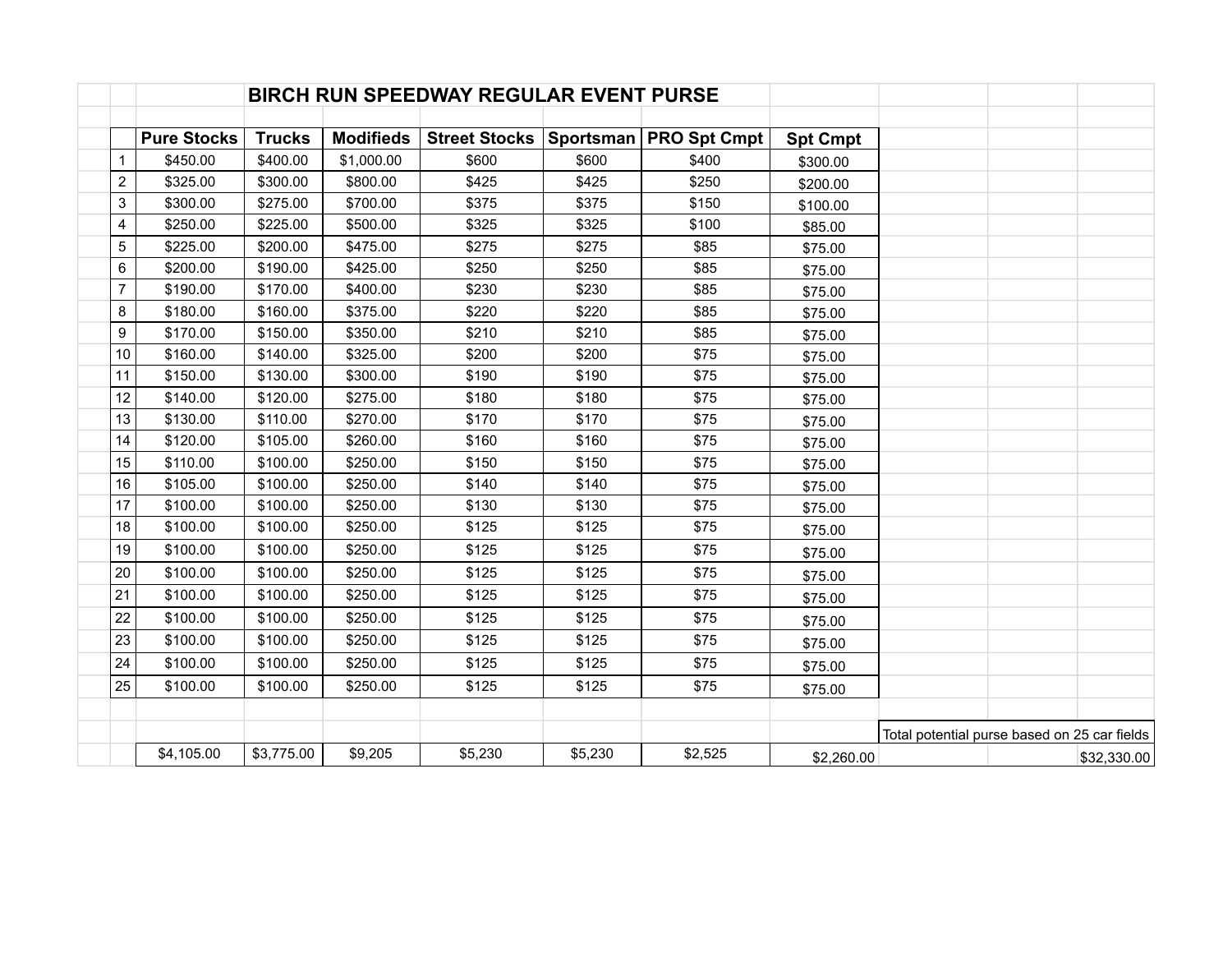|        |       | <b>BIRCH RUN SPEEDWAY HEAT RACE PURSE</b> |                                     |         |                      |           |            |
|--------|-------|-------------------------------------------|-------------------------------------|---------|----------------------|-----------|------------|
|        | Class | <b>Pure Stocks</b>                        | <b>Modifieds</b><br>American Trucks |         | <b>Street Stocks</b> | Sportsman | <b>Fwd</b> |
| Finish |       |                                           |                                     |         |                      |           |            |
| 1st    |       | \$35.00                                   | \$35.00                             | \$35.00 | \$35.00              | \$35.00   | \$35.00    |
| 2nd    |       | \$25.00                                   | \$25.00                             | \$25.00 | \$25.00              | \$25.00   | \$25.00    |
| 3rd    |       | \$20.00                                   | \$20.00                             | \$20.00 | \$20.00              | \$20.00   | \$20.00    |
|        |       |                                           |                                     |         |                      |           |            |
|        |       |                                           |                                     |         |                      |           |            |

8 cars will fill one heat race. classes with many cars can have more than one.for example 13 cars would typically be one (7) car and one (6) car heat \*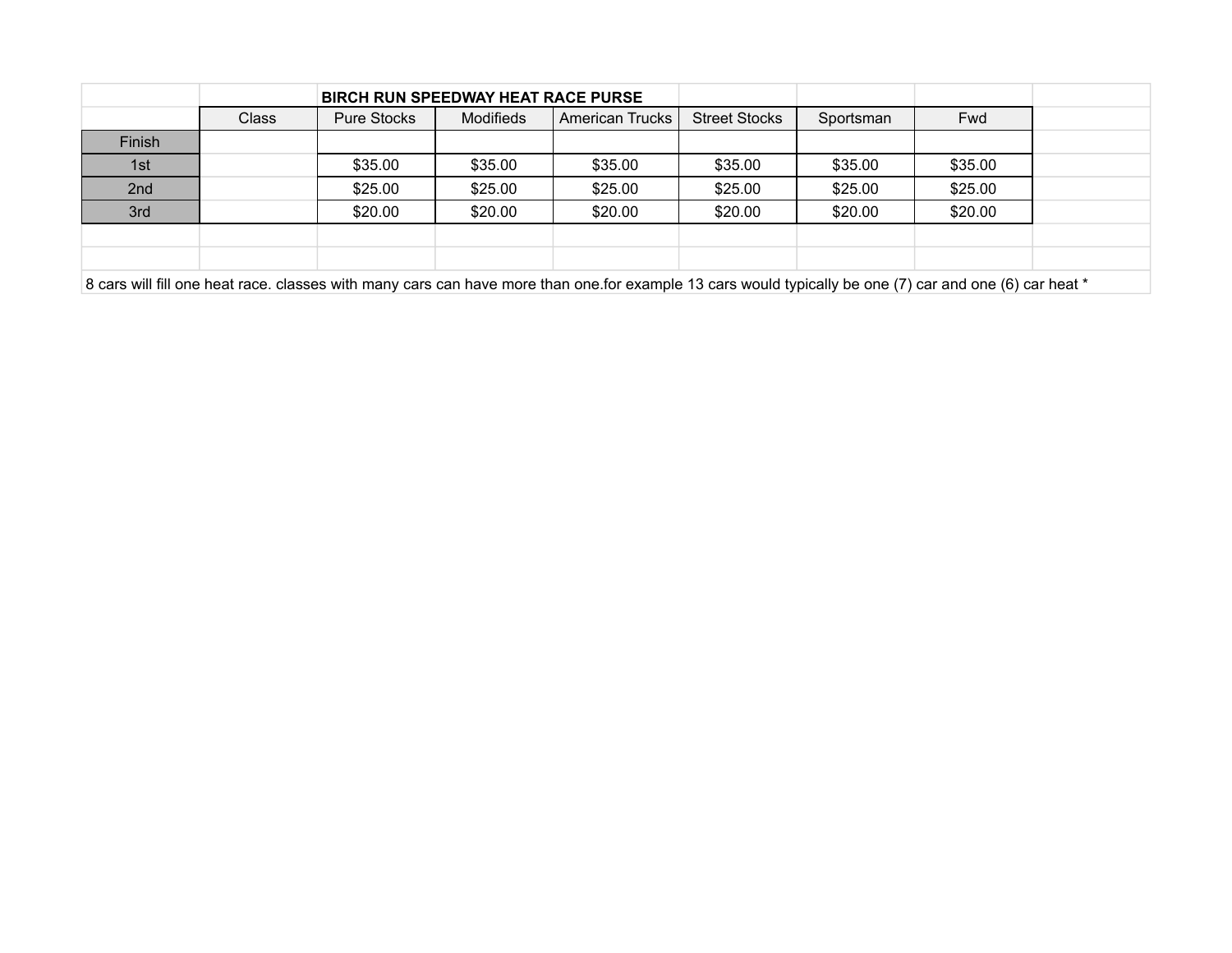| <b>FRIDAY NIGHT THUNDER MOD PURSE</b> |                       |                         |              |                      |  |  |  |  |  |  |
|---------------------------------------|-----------------------|-------------------------|--------------|----------------------|--|--|--|--|--|--|
| <b>Place</b>                          | <b>Modified Purse</b> |                         | <b>Place</b> | <b>Non Transfers</b> |  |  |  |  |  |  |
| 1st                                   | \$2,500.00            |                         | 23rd         | \$200.00             |  |  |  |  |  |  |
| 2nd                                   | \$1,000.00            |                         | 24th         | \$200.00             |  |  |  |  |  |  |
| 3rd                                   | \$800.00              |                         | 25th         | \$200.00             |  |  |  |  |  |  |
| 4th                                   | \$650.00              |                         | 26th         | \$200.00             |  |  |  |  |  |  |
| 5th                                   | \$500.00              |                         | 27th         | \$200.00             |  |  |  |  |  |  |
| 6th                                   | \$400.00              |                         | 28th         | \$200.00             |  |  |  |  |  |  |
| 7th                                   | \$350.00              |                         | 29th         | \$200.00             |  |  |  |  |  |  |
| 8th                                   | \$300.00              |                         | 30th         | \$200.00             |  |  |  |  |  |  |
| 9th                                   | \$300.00              |                         | 31st         | \$200.00             |  |  |  |  |  |  |
| 10th                                  | \$300.00              |                         | 32nd         | \$200.00             |  |  |  |  |  |  |
| 11th                                  | \$300.00              |                         | 33rd         | \$200.00             |  |  |  |  |  |  |
| 12 <sub>th</sub>                      | \$300.00              |                         | 34th         | \$200.00             |  |  |  |  |  |  |
| 13th                                  | \$300.00              |                         | 35th         | \$200.00             |  |  |  |  |  |  |
| 14th                                  | \$300.00              |                         |              |                      |  |  |  |  |  |  |
| 15th                                  | \$300.00              |                         |              |                      |  |  |  |  |  |  |
| 16th                                  | \$300.00              |                         |              |                      |  |  |  |  |  |  |
| 17th                                  | \$300.00              |                         |              |                      |  |  |  |  |  |  |
| 18th                                  | \$300.00              |                         |              |                      |  |  |  |  |  |  |
| 19th                                  | \$300.00              |                         |              |                      |  |  |  |  |  |  |
| 20th                                  | \$300.00              |                         |              |                      |  |  |  |  |  |  |
| 21st                                  | \$300.00              |                         |              |                      |  |  |  |  |  |  |
| 22nd                                  | \$300.00              |                         |              |                      |  |  |  |  |  |  |
|                                       | \$10,700.00           | <b>Total Full Field</b> |              |                      |  |  |  |  |  |  |